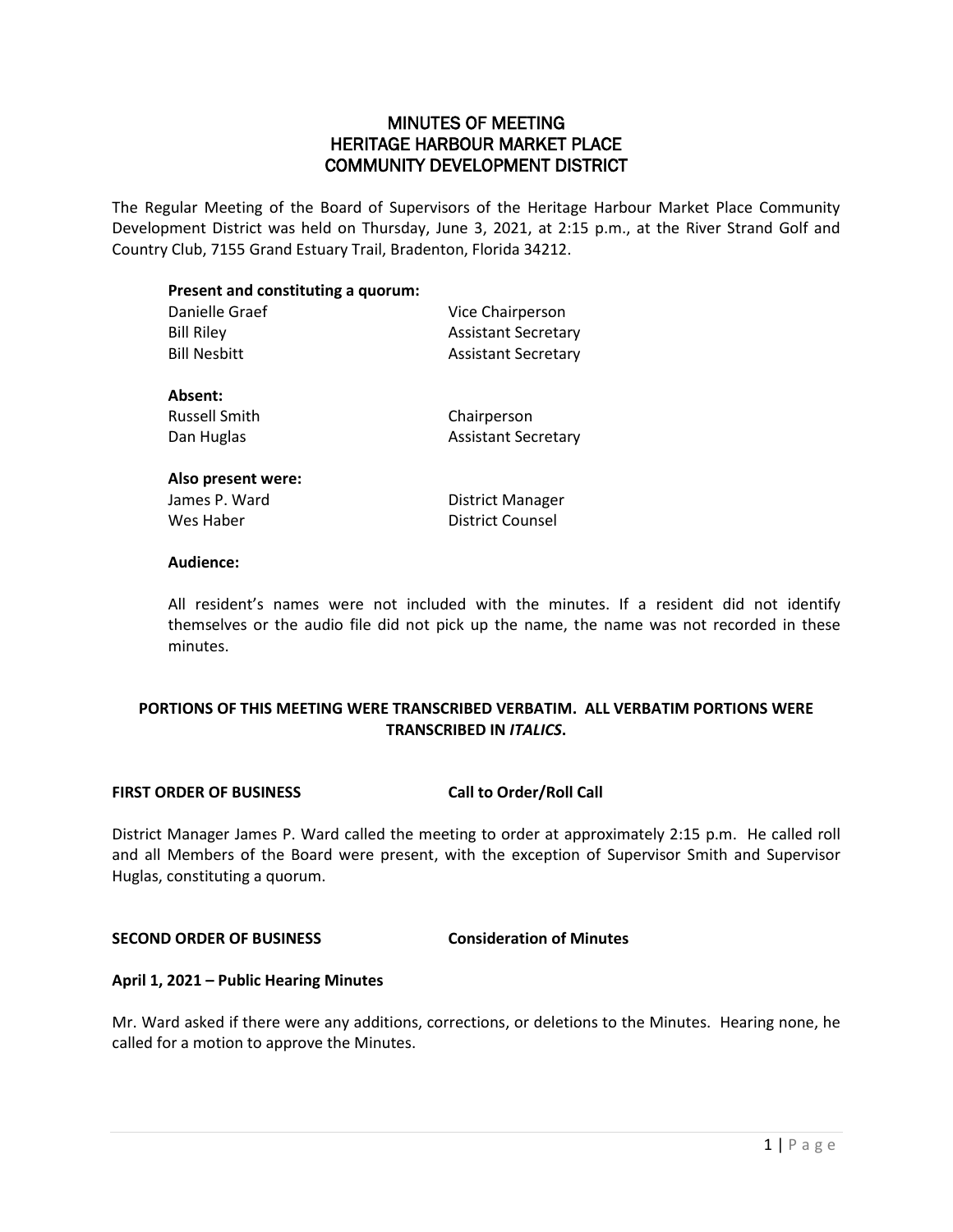**On MOTION made by Mr. Bill Riley, seconded by Ms. Danielle Graef, and with all in favor, the April 1, 2021, Public Hearing Meeting Minutes were approved.** 

**THIRD ORDER OF BUSINESS Consideration of Resolution 2021-6**

**Consideration of Resolution 2021-6, a Resolution of the Board of Supervisors of the Heritage Harbour Marketplace Community Development District ratifying, confirming, and approving the execution and recordation of the consent to and Notice of Heritage Harbour Market Place Community Development District's allocation of Debt Assessments**

*Mr. Ward: Essentially what happens is that the owner of the property, parcel 26, split his parcel into four separate condominium type units with four separate PID numbers now where before it had one Property ID number. In and of itself that's not problematic, but one of those PID numbers turns out to be a parking lot, so what we are doing is spreading the debt that was on the entire parcel, including what the parking lot was, to the three remaining developable parcels. To do that, the owner has agreed to, and we have split that parcel out into its four separate parts, and we are doing a consent that has been recorded in the public records to show that split. It also provides that if a developer in the future ever takes that parking lot and turns it back into some kind of developable property, the Board has the ability at that time to then go back and move the debt back onto that undeveloped parking lot, back to a developed state if it gets developed in the future. That's what this resolution does.* He asked if there were any questions; hearing none, he called for a motion.

> **On MOTION made by Mr. Bill Riley, seconded by Ms. Danielle Graef, and with all in favor, Resolution 2021-6 was adopted, and the Chair was authorized to sign.**

#### **FOURTH ORDER OF BUSINESS Staff Reports**

#### **Staff Reports**

**I. District Attorney**

No report.

**II. District Engineer**

No report.

#### **III. District Manager**

- **a) Report of Number of Registered Voters as of April 15, 2021**
- **b) Financial Statement for period ending March 31, 2021 (unaudited)**
- **c) Financial Statement for period ending April 30, 2021 (unaudited)**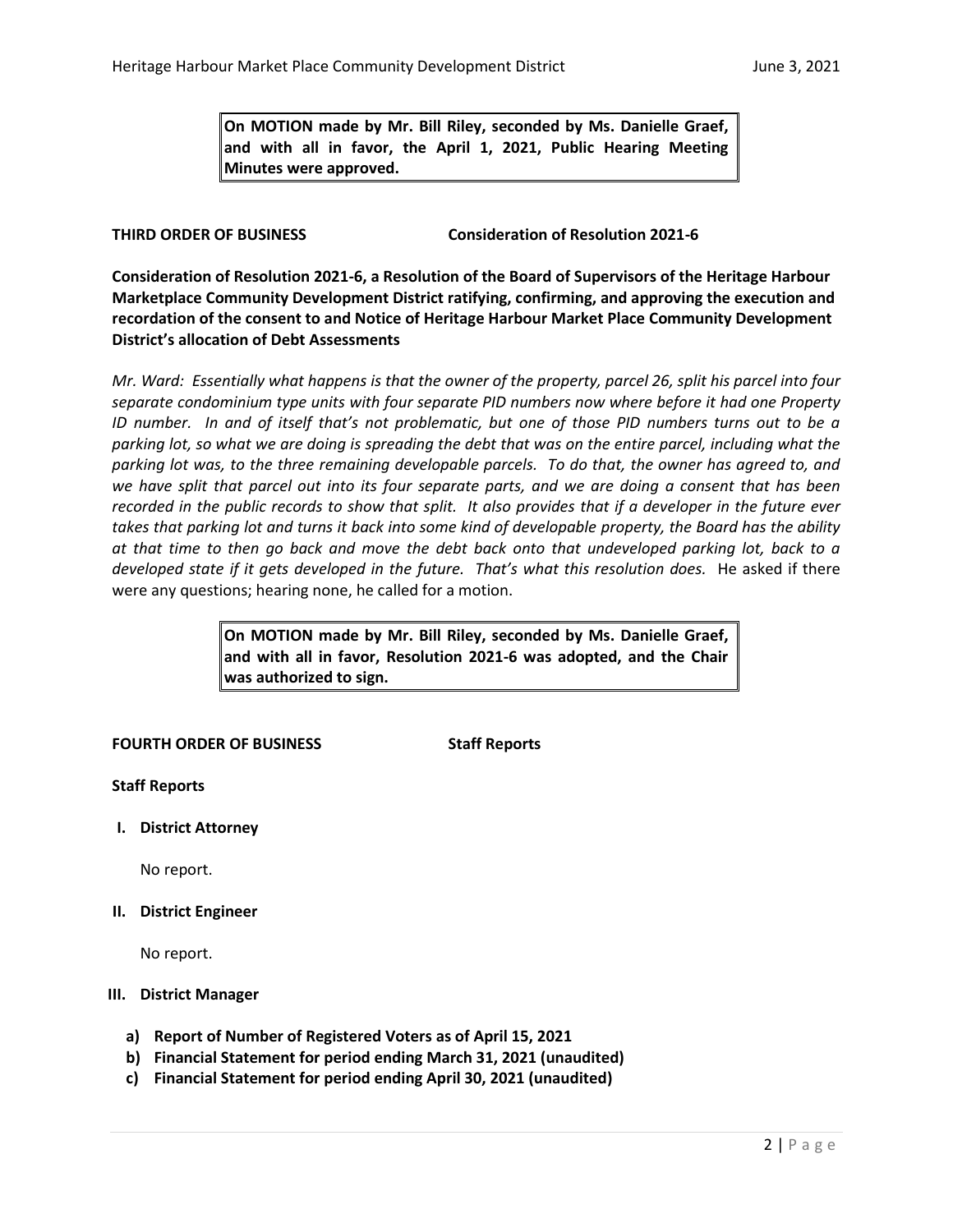Mr. Ward: Statute requires the Supervisor of Elections in the County where the District is located to report the number of registered voters in the District as of April 15 each year. You have a whopping zero qualified electors in this District. You will always have that unless the property changes its characterization from commercial property to residential and someone actually moves and lives in the boundaries of this particular CDD. It is significant for CDDs when they hit two thresholds. One is 6 years from the date of establishment, and two is when they hit 250 qualified electors, then you transition the Board from a landowner election to qualified elector election. I will report this to you each year as a matter of record. There is no action required from you.

#### **SEVENTH ORDER OF BUSINESS**

#### **Supervisor's Requests and Audience Comments**

Mr. Ward asked if there were any Supervisor's requests; there were none.

He asked if there were any audience questions or comments; there were none.

### **EIGHTH ORDER OF BUSINESS**

Adjournment

Mr. Ward adjourned the meeting at approximately 2:18 p.m.

On MOTION made by Mr. Bill Nesbit, seconded by Mr. Bill Riley, and with all in favor, the Meeting was adjourned.

> Heritage Harbour Market Place **Community Development District**

**Russell Smith** 

Russell Smith, Chairperson

ames P. Ward, Secretary

Signature: RUSSELL SMIL  $5:58$  EDT)

Email: russell.r.smith@lennar.com